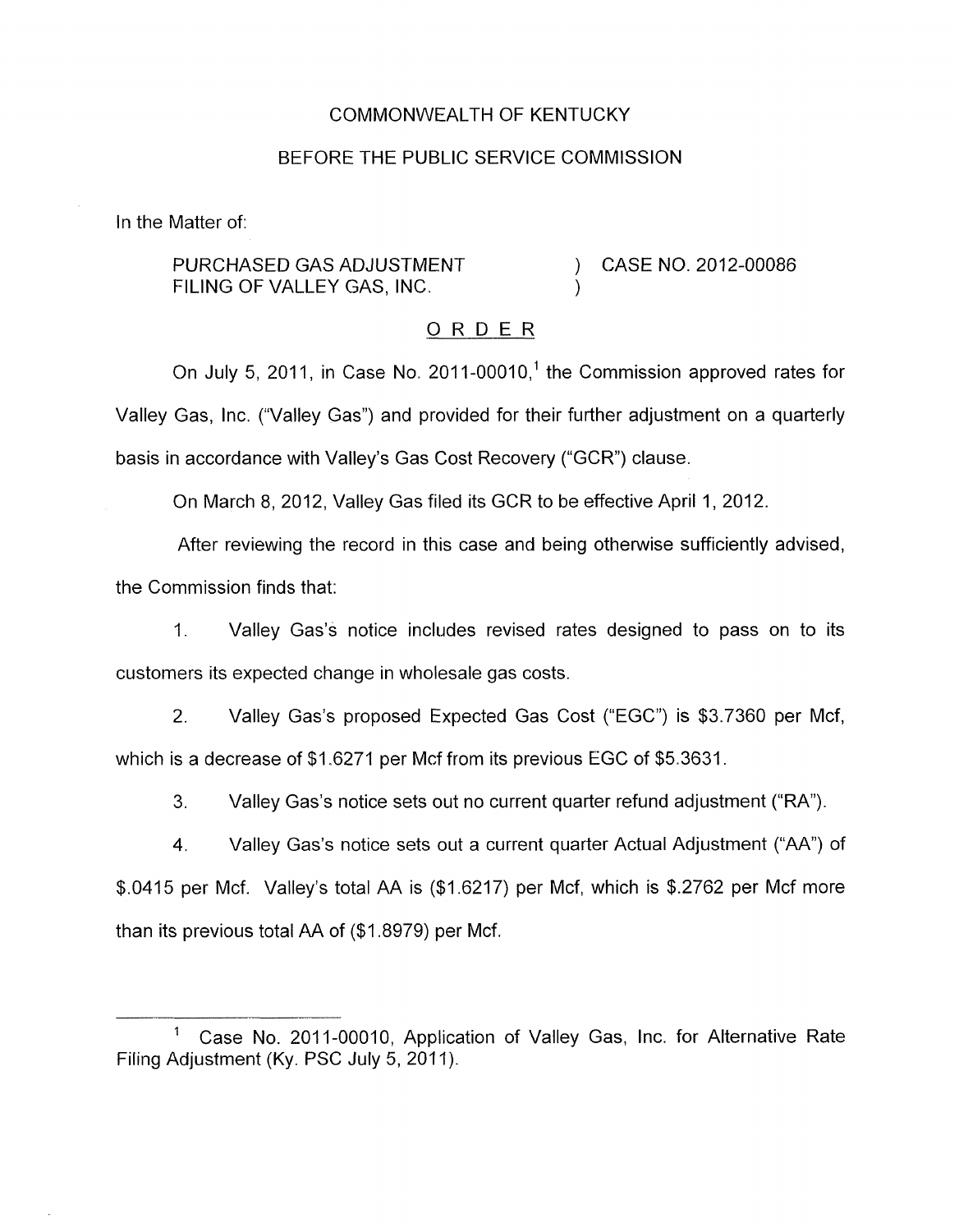5. Valley Gas's GCR is \$2.1143 per Mcf, which is \$1.3509 per Mcf less than the previous rate of \$3.4652.

6. The rates in the Appendix to this Order are fair, just, and reasonable, and should be effective for billing for service rendered by Valley Gas on and after April 1, 2012.

IT IS THEREFORE ORDERED that:

1. The rates in the Appendix, attached hereto and incorporated herein, are approved for billing for service rendered on and after April 1, 2012.

2. Within 20 days from the date of this Order, Valley Gas shall file its revised tariffs with this Commission setting out the rates approved herein and reflecting that they were approved pursuant to this Order.

By the Commission



**ATTE** Øirector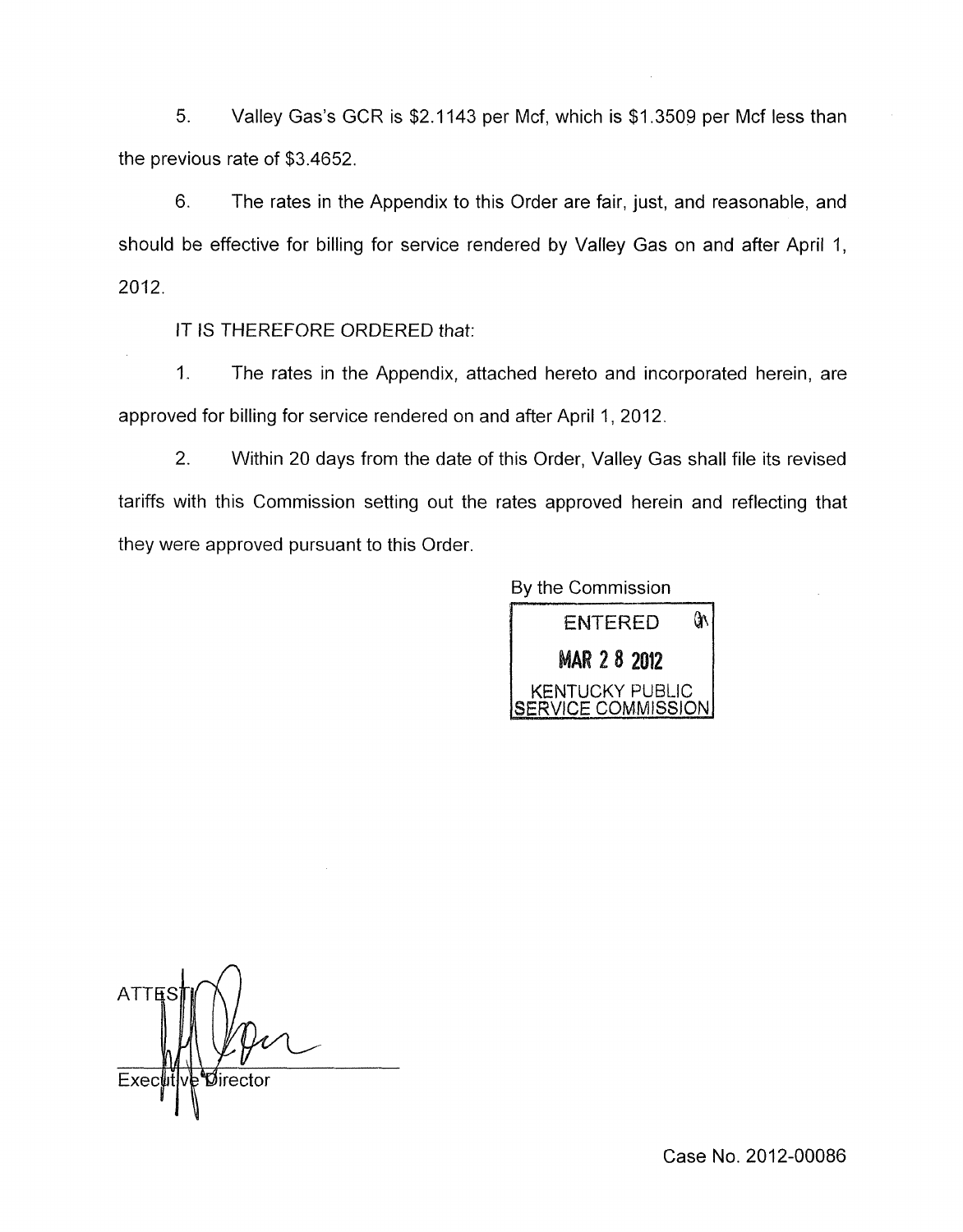## APPENDIX

# APPENDIX TO AN ORDER OF THE KENTUCKY PUBLIC SERVICE COMMISSION IN CASE NO. 2012-00086 DATED MAR 2 8 2012

The following rates and charges are prescribed for the customers served by Valley Gas, Inc. All other rates and charges not specifically mentioned herein shall remain the same as those in effect under authority of this Commission prior to the effective date of this Order

## RATES:

| <b>Customer Charge</b> | \$10.00 |
|------------------------|---------|
|------------------------|---------|

|         | <b>Base Rate</b> | <b>Gas Cost</b><br>Adjustment | Total    |
|---------|------------------|-------------------------------|----------|
| All Mcf | \$2.7544         | \$2.1143                      | \$4.8687 |